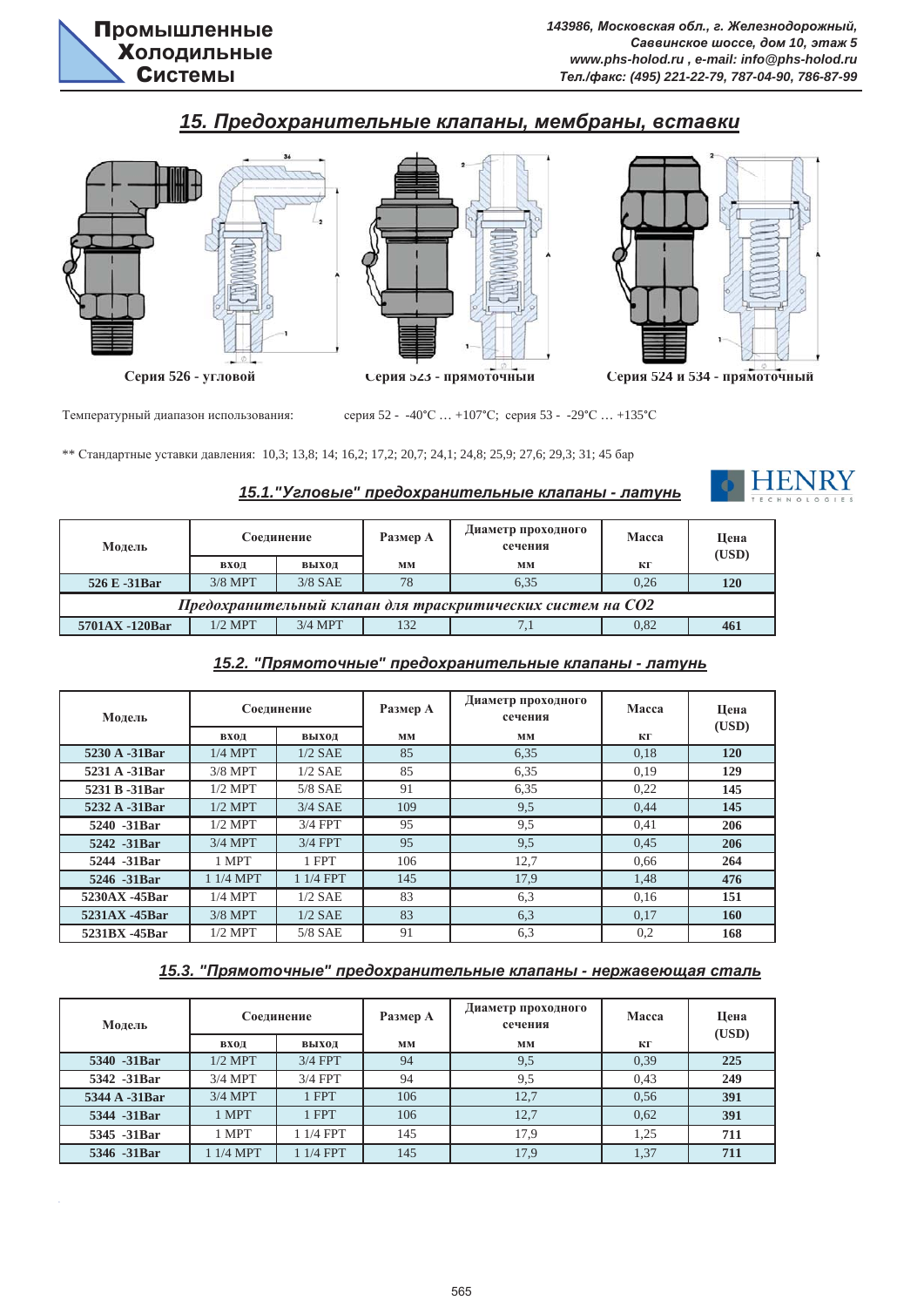### **Таблица подбора предохраниетльных клапанов**

|            | Производительность при различных уставках давления кг/мин (кг/ч) при $20^{\circ}$ С |             |           |           |             |             |             |             |  |  |
|------------|-------------------------------------------------------------------------------------|-------------|-----------|-----------|-------------|-------------|-------------|-------------|--|--|
| Модель     | 10,3                                                                                | 14          | 16,2      | 20,7      | 24,1        | 24,8        | 27,6        | 31          |  |  |
| $*526E$    | $\overline{\phantom{a}}$                                                            | 3(180)      | 3,4(204)  | 4,4(264)  | 5(300)      | 5,1(306)    | 5,8(348)    | 10,8(390)   |  |  |
| $* 5230 A$ |                                                                                     |             |           |           |             |             |             |             |  |  |
| $* 5231 A$ |                                                                                     | 4,9(294)    | 5,8 (348) | 7,3(438)  | 8,4 (504)   | 8,6 (516)   | 9,6(576)    | 10,8(648)   |  |  |
| $* 5231 B$ |                                                                                     |             |           |           |             |             |             |             |  |  |
| $* 5232 A$ |                                                                                     |             |           |           |             |             |             |             |  |  |
| $5-40$     | 8,4(504)                                                                            | 11.5(690)   | 12,7(762) | 16(960)   | 18,6(1116)  | 19,1 (1146) | 21,2 (1272) | 23,9 (1434) |  |  |
| $5\quad42$ |                                                                                     |             |           |           |             |             |             |             |  |  |
| $5_44$     | 15,1 (906)                                                                          | 20,7 (1242) | 23 (1380) | 29 (1740) | 33,6 (2016) | 34,5 (2070) | 38,2 (2292) | 42,8 (2568) |  |  |
| 5345       |                                                                                     |             |           |           |             |             |             |             |  |  |
| $5-46$     |                                                                                     |             |           |           |             |             |             |             |  |  |

 $*$  - минимальная уставка давления 14 бар

Величину уставки предохранительного клапана следует выбирать на 25% выше максимального рабочего давления системы (не выше максимального рабочего давления ресивера).

В случае срабатывания предохранительный клапан рекомендуется заменить на новый, т.к. величина уставки давления может измениться.

#### **15.4. Трехходовые запорные вентили для предохранительных клапанов**

Температурный диапазон использования: Максимальное рабочее давление и материал корпуса:

 $C ... +149^{\circ}C$ 



серия 802 - сталь; 31 бар серия 92 - латунь; 46 бар

Рекомендуется к использованию с хладагентами и другими жидкостями, нейтральными к латуни и стали.





|               | Присоед.          |     |    |                                                                 | Цена |       |               |       |
|---------------|-------------------|-----|----|-----------------------------------------------------------------|------|-------|---------------|-------|
| Модель        | размеры<br>(дюйм) | A   | B  | $\mathbf C$                                                     | D    | E     | Macca<br>(KF) | (USD) |
| 923           | $3/8$ FPT         | 40  | 52 | 63,5                                                            | 32   | 91,4  | 0.52          | 145   |
| 925           | $1/2$ FPT         | 70  | 52 | 63,5                                                            | 32   | 91,4  | 0.48          | 145   |
| 927           | $3/4$ FPT         | 70  | 52 | 71,4                                                            | 36   | 98,6  | 0.76          | 183   |
|               |                   |     |    | Трехходовые вентили для траскритических систем на СО2 (130 бар) |      |       |               |       |
| 8021TH        | $1/2$ FPT         | 92  | 59 | 86                                                              | 44,4 | 146   | 1.46          | 319   |
| <b>8022TH</b> | $3/4$ FPT         | 92  | 59 | 86                                                              | 44,4 | 146   | 1,36          | 329   |
| 8024TH        | l FPT             | 148 | 93 | 98,6                                                            | 51   | 190,5 | 3,57          | 530   |
| 8025TH        | $1/4$ FPT         | 148 | 93 | 98,6                                                            | 51   | 190,5 | 3,14          | 689   |

Температурный диапазон использования:

 $^{\circ}C$  ... +150 $^{\circ}C$ 

Максимальное рабочее давление: 80 бар





|                       | Присоед.          |    |    | Размеры (мм) |    |     |                          |
|-----------------------|-------------------|----|----|--------------|----|-----|--------------------------|
| Модель                | размеры<br>(дюйм) | A  | D  |              |    |     | Цена<br>(EUR)            |
| TWV-38 (42000-002-HH) | $3/8$ FPT         | 50 | 34 |              | 42 | 102 | $\Omega$<br>$\mathbf{d}$ |
| TWV-12 (42000-003-HH) | $1/2$ FPT         | 50 | 34 | 114          | 42 | 102 | $\mathbf{Q}$             |